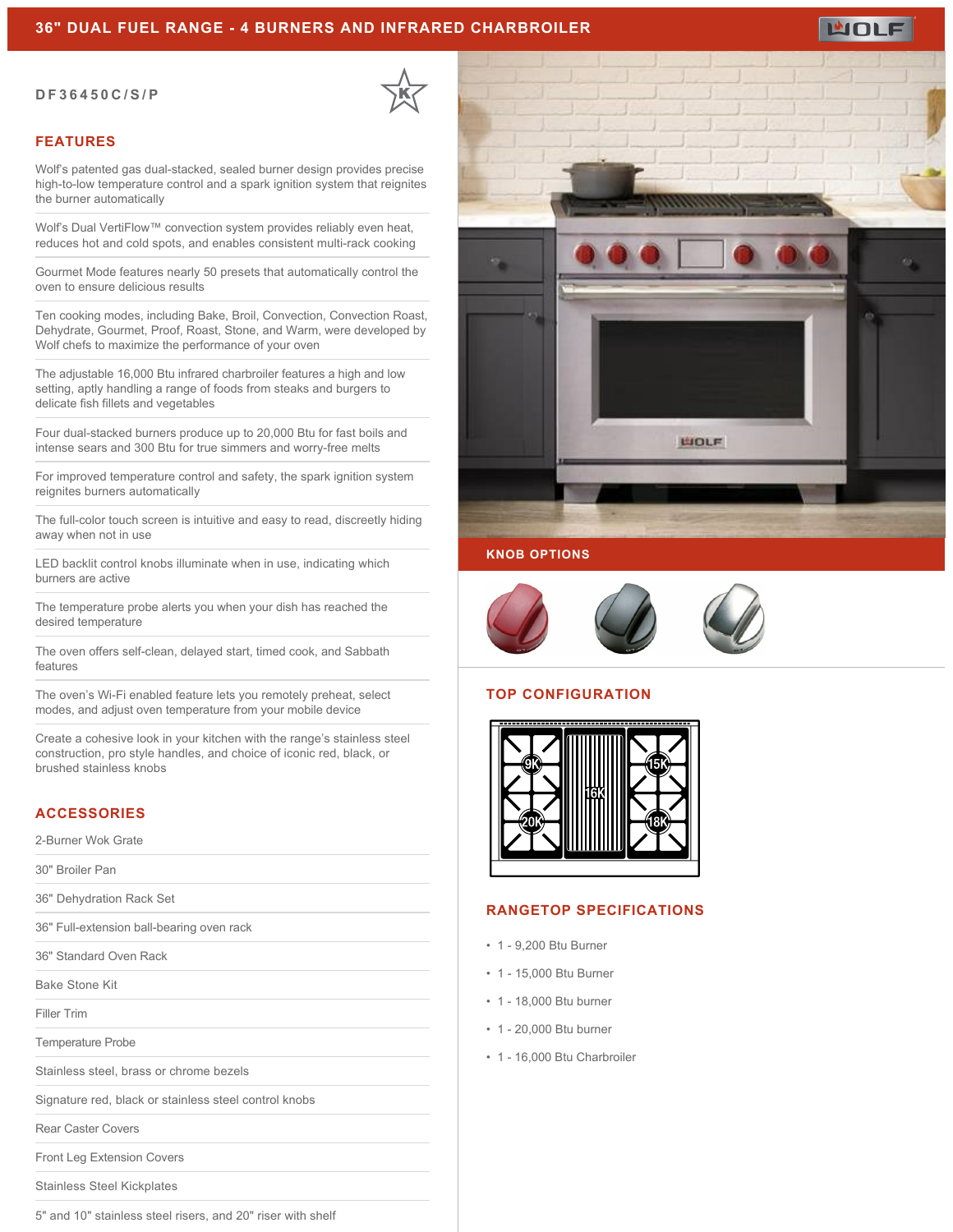Specifications are subject to change without notice. This information was generated on July 3, 2022. Verify specifications prior to finalizing your cabinetry/enclosures.